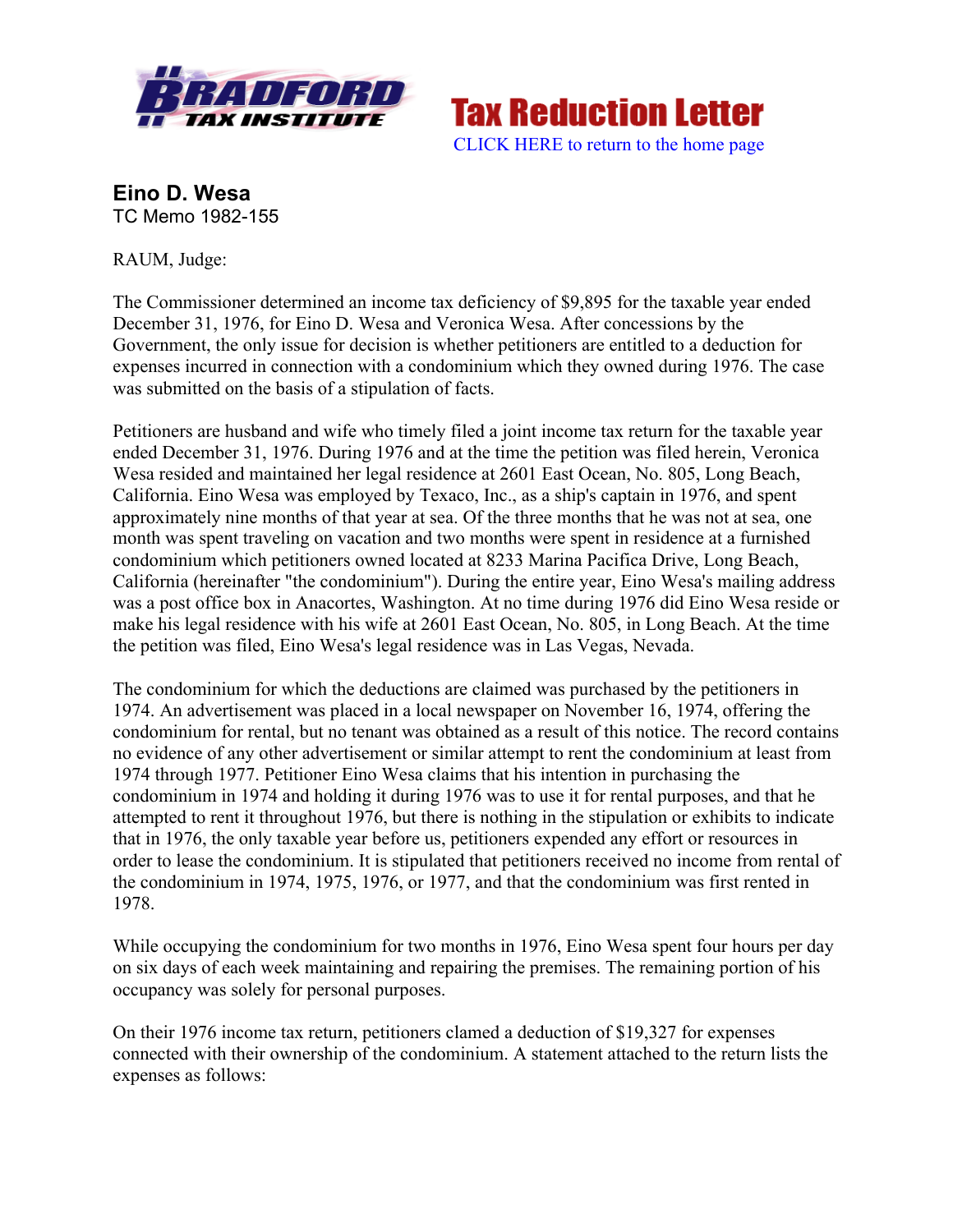Depreciation ............... \$ 8,299 Interest ................... 6,464 Maintenance................. 852 Miscellaneous Expenses ..... 150 Taxes--Property ............ 2,850 Utilities .................. 112 Ground Lease ............... 600  $\mathcal{L}=\mathcal{L}=\mathcal{L}=\mathcal{L}=\mathcal{L}=\mathcal{L}=\mathcal{L}=\mathcal{L}=\mathcal{L}=\mathcal{L}=\mathcal{L}=\mathcal{L}=\mathcal{L}=\mathcal{L}=\mathcal{L}=\mathcal{L}=\mathcal{L}=\mathcal{L}=\mathcal{L}=\mathcal{L}=\mathcal{L}=\mathcal{L}=\mathcal{L}=\mathcal{L}=\mathcal{L}=\mathcal{L}=\mathcal{L}=\mathcal{L}=\mathcal{L}=\mathcal{L}=\mathcal{L}=\mathcal{L}=\mathcal{L}=\mathcal{L}=\mathcal{L}=\mathcal{L}=\mathcal{$ 

 $\overline{$19,327}$ 

It is stipulated that the amounts shown above were in fact paid by petitioners. Furthermore, the Government has conceded on brief that the interest and taxes are deductible even if the remaining amounts are not. We have only to decide, then, whether petitioners are entitled to a deduction for substantiated expenses in the amount of \$10,013.

While section 280A, I.R.C. 1954, provides extensive and intricate rules for determining the deductibility of expenses connected with property held for rental, 1 that section applies only to limit deductions [pg. 82-651]which are "otherwise allowable" under some other section of the Internal Revenue Code. Section 280A(a). It is thus incumbent upon petitioners to establish, as a threshold matter, that their expenses of owning the condominium were incurred either in connection with a trade or business, section 162(a), or for the maintenance of property held for the production of income, section 212(2). 2 Since the petitioners' activities were not "sufficiently systematic and continuous to place [them] \*\*\* in the business of real estate rental", Curphey v. Commissioner, 73 T.C. 766, 775 (1980); cf. Deputy v. du Pont, 308 U.S. 488, 499 [ 23 AFTR 808] (1940) (Frankfurter, J., concurring), the deductions are unavailable unless the property was held for the production of income.

We need not endeavor here to delineate the myriad factors which are relevant in determining the purpose for which a particular taxpayer holds a particular piece of property, nor engage in the balancing process necessary when conflicting factors are present, for absolutely no evidence has been submitted to bolster Eino Wesa's claim that he intended to rent the condominium during 1976. Petitioners have adduced only a copy of a newspaper listing dated November 16, 1974, but this single outdated advertisement cannot serve to demonstrate a profit motive during 1976. Further, we note that the property, though purchased by petitioners in 1974, was first rented in 1978. In addition, though Eino Wesa spent time and money repairing and maintaining the unit during 1976, there is no indication that these efforts were directed toward obtaining a tenant rather than simply making the unit more suitable for his own use. Petitioners have utterly failed to establish that the property was held for the production of income in 1976. Since they have thus failed to carry their burden of proof, Welch v. Helvering, 290 U.S. 111, 115 [ 12 AFTR 1456] (1933), we must conclude that they are not entitled to the deduction in controversy.

Although the above discussion is sufficient to dispose of petitioners' claim for the \$10,013 deduction, petitioners' attention on brief was focused not on section 212, but rather on section 280A. We think that their position in respect of section 280A is faulty, and we hold, in the alternative, that section 280A is of no help to petitioners here.

 Section 280A(a), I.R.C. 1954, states as a general rule that, "[e]xcept as otherwise provided" in that section, no deduction is allowable "with respect to the use of a dwelling unit which is used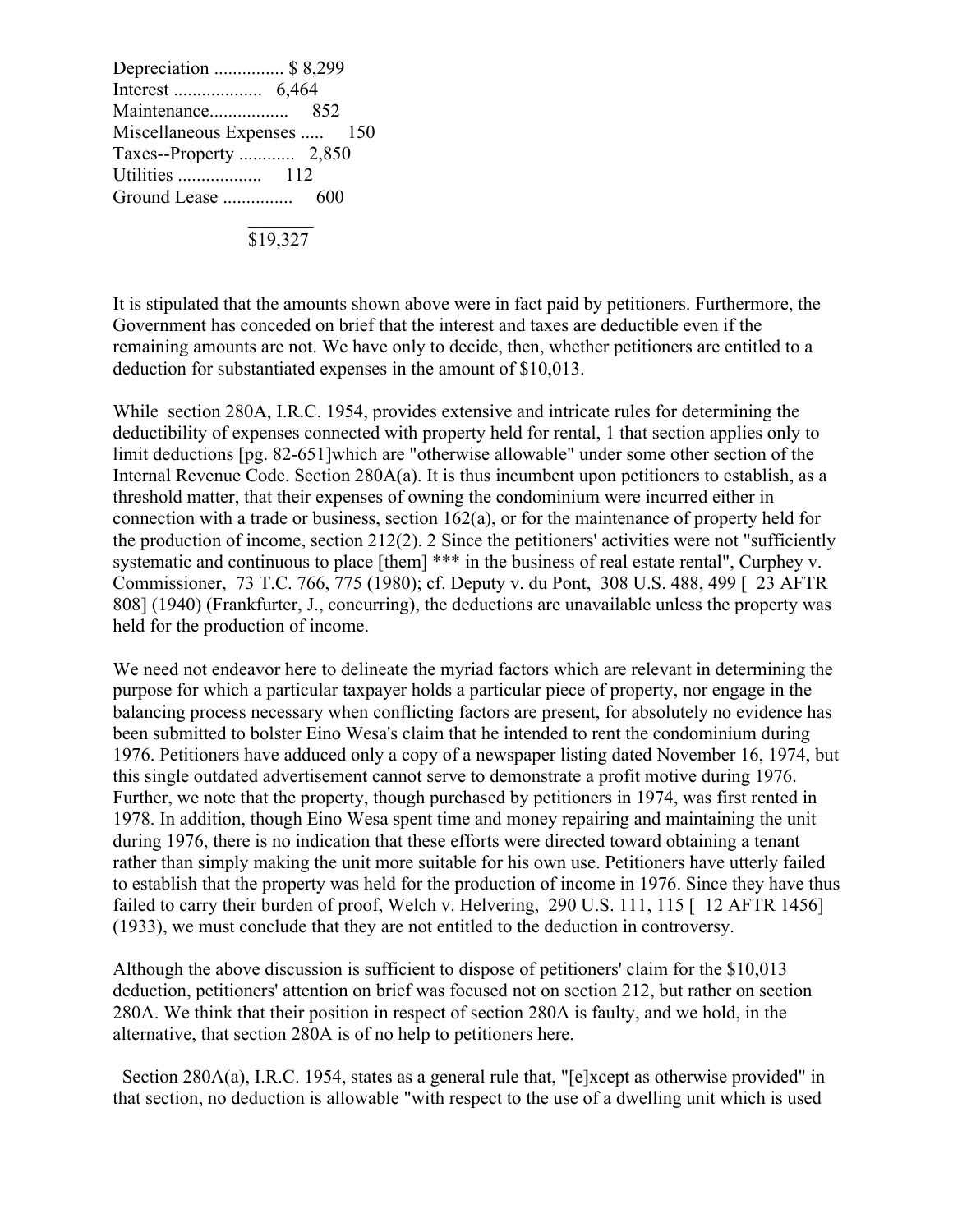by the taxpayer during the taxable year as a residence". 3 Subsection (d) provides the following test for determining whether a dwelling unit is used as a residence:

(1) In General.-For purposes of this section, a taxpayer uses a dwelling unit during the taxable year as a residence if he uses such unit (or portion thereof) for personal purposes for a number of days which exceeds the greater of-

(A) 14 days, or

(B) 10 percent of the number of days during such year for which such unit is rented at a fair rental.

For purposes of subparagraph (B), a unit shall not be treated as rented at a fair rental for any day for which it is used for personal purposes. \*\*\*

the unit for repairs and annual maintenance will not constitute personal use under this paragraph.

The Secretary shall prescribe regulations with respect to the circumstances under which use of

The essence of petitioners' contention is that section 280A(a) does not operate to preclude their claimed deductions, because in 1976 the condominium was not used as a "residence" as defined in subsection (d). According to petitioners, Eino Wesa's occupancy for personal purposes totaled less than 14 days (which is of course greater than ten percent of zero days that the unit was rented). The underlying premise of petitioner's contention is that the unit was not used for personal purposes on each day that Eino Wesa did four hours of repair work. 4 [pg. 82-652] The issue presented by petitioners need not be considered here, because even if we were to find that the unit was not used as a "residence" in 1976, the claimed deductions are precluded by subsection (e) of section 280A. 5 That provision applies whenever a unit is used for personal purposes on any day during the taxable year, regardless of whether or not it is used as a "residence". It cannot be disputed that Eino Wesa's use of the unit was for personal purposes on the seventh day of each week, because no repair work was done on those days. Under subsection (e), deductions attributable to rental of the unit are limited to the percentage of actual expenses which is equivalent to the following fraction:

Number of days that the unit is rented

----------------------------------------

Number of days that the unit is used

Since the unit was not rented for a single day during 1976, 6 the numerator of this fraction is zero and the percentage is therefore zero as well. Thus, petitioners would be entitled to no deductions (except the interest and taxes conceded by the Government, and expressly provided for in section  $280A(e)(2)$ ) 7 even if they could demonstrate that they had incurred expenses attributable to rental and that the unit was not used as a residence.

To give effect to the foregoing, as well as concessions made by the Government, Decision will be entered under Rule 155.

1 See, e.g., Bolton v. Commissioner, 77 T.C. 104, 109 (1981), on appeal (9th Cir., Jan. 4, 1982).

2 See S. Rept. No. 94-938 (1976), 1976-3, Part 3 C.B. 188.

3 The full subsection states: